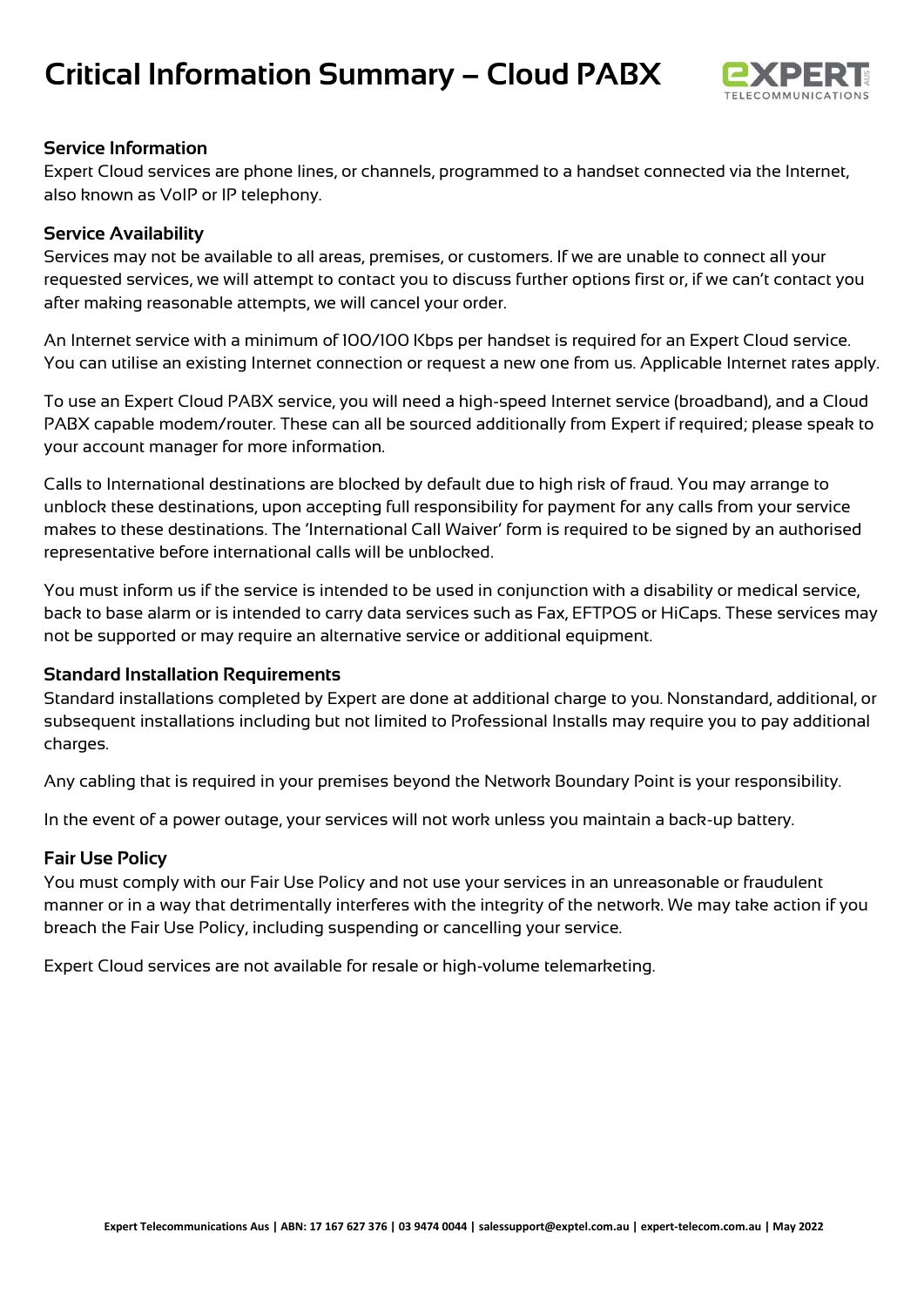

## **Understanding My Bill**

Your bill is issued on the same date each month. You're billed in advance for the minimum monthly charge, and in arrears for any usage not included in your plan. You may also be charged for individual services until all those in your plan are connected, so your first few bills may be higher or lower than expected. When you start or change your plan part way through a billing period, your first bill will have additional charges.

## **Pricing Information**

| <b>Product</b>                         | <b>Enterprise</b>                |  |  |
|----------------------------------------|----------------------------------|--|--|
| <b>Minimum Monthly Access Fee</b>      | \$35.00 per device               |  |  |
| <b>Local Calls</b>                     | Included                         |  |  |
| <b>National Calls</b>                  | Included                         |  |  |
| <b>Mobile Calls</b>                    | Included                         |  |  |
| <b>13/1300 Calls</b>                   | \$0.44 per call                  |  |  |
| <b>International</b>                   | Pricing available on our website |  |  |
| <b>Minimum Cost</b><br>(1-month term)  | \$255.00                         |  |  |
|                                        |                                  |  |  |
| <b>Minimum Cost</b><br>(24-month term) | \$840.00                         |  |  |

## **Changes To Your Plan**

From time to time, we may make changes to our plans (including price and inclusions), and we may need move you to a new plan (which may cost more). This is only applicable if you are out of contract.

If we change your plan or move you to a new plan:

- (a) We'll give you at least 30 days' notice before making changes or automatically moving you to the closest available plan.
- (b) If you don't like the changes or the new plan, you can choose a new plan, or cancel your plan. If you cancel, you'll need to pay out the remaining cost of your devices, accessories, or services in full.

## **Minimum Contract Term**

1 month (24, and 36 month terms also available)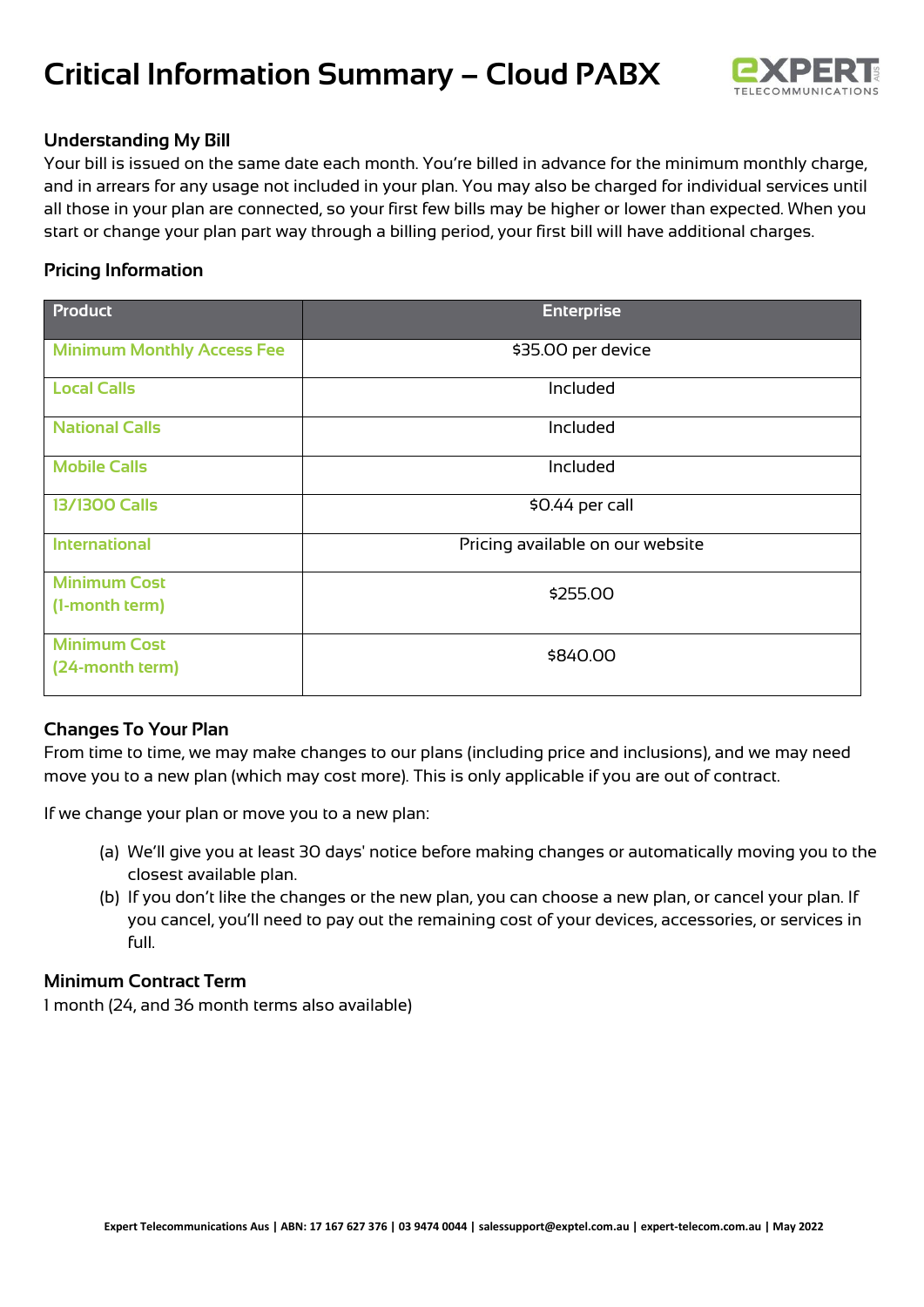# **Critical Information Summary – Cloud PABX**



# **Cancellation Policy**

Clients must give a minimum of 30 days' notice when cancelling service/s.

Notice of cancellation must be in writing.

- Either via email to salessupport@exptel.com.au
- OR in a letter addressed to 'The Sales Support Team' at 2/28A Albert Street, Preston VIC 3072.

Calculations of 'remaining months of agreement' will commence after this 30-day notice period.

## **Early Termination Charge**

If you cancel the Cloud PABX service within your 24 or 36-month term you will be charged '50% of the monthly access fee' multiplied by 'the number of months remaining', multiplied by 'the number of channels'.

If you are purchasing additional hardware such as a Modem or an Analogue Telephone Adapter (ATA) on a Monthly Repayment Option (MRO), cancelling within the repayment period will also trigger early repayment of the hardware.

Additional features such as Direct Indials or Fax-to-email, are classed as Value Added Services, and hold no contract term.

### **Moving Back To Copper**

If you take up this service, you will not be able to move back to a copper service. This service may not be appropriate if you require an uninterrupted phone service with access to 000 emergency services. Priority Assistance is not available on this service.

### **Complaint Handling**

If for some reason you are not satisfied with the service we provide, please let us know so we can do our best to fix it. If you feel that we were unable to resolve your issue to your satisfaction, please email us at salessupport@exptel.com.au and request to escalate.

If you are still not satisfied with the steps taken by Expert to resolve your issue, you can seek assistance from the Telecommunications Industry Ombudsman (TIO). The TIO will only investigate complaints if you have already attempted to resolve your issue with Expert and is an option of last resort. Contact the TIO by visiting tio.com.au or by calling 1800 062 058.

### **Need Help? We're Here For You.**

Visit expert-telecom.com.au/contact-us/ for our support options. Call 03 9474 0044, to speak to someone about your plan or to obtain a copy of this summary in an alternative/accessible format. This is a summary only. The full legal terms for this service are available at expert-telecom.com.au/customers-termsconditions/